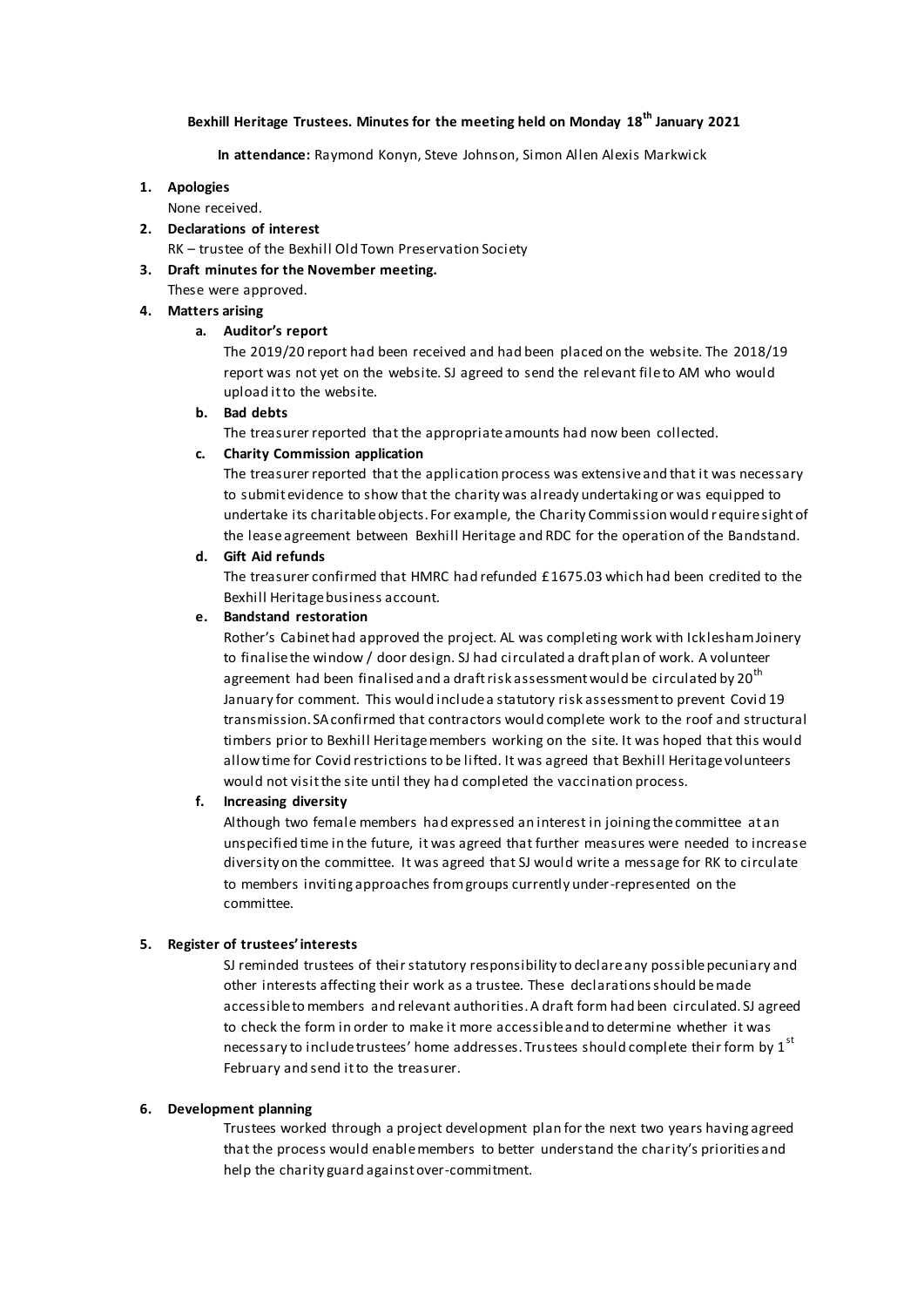#### **Draft Plan**

| Project                        | Charity aims to<br>which the project<br>relates | <b>Start</b><br>date | <b>Finish</b><br>date | <b>Working</b><br>hours<br>needed | Project<br>leader | <b>Estimated</b><br>cost from<br><b>BH</b> funds<br>(without<br>grants or<br>sponsorship) |
|--------------------------------|-------------------------------------------------|----------------------|-----------------------|-----------------------------------|-------------------|-------------------------------------------------------------------------------------------|
| Bandstand                      | $1$ and $2$                                     | Sept 20              | Sept. 21              | 1500                              | SA/SJ             |                                                                                           |
| Sainsbury's mural              | $1$ and $2$                                     | June 21              | <b>TBA</b>            | 100                               | SJ                | £500                                                                                      |
| Flag                           | $1$ and $2$                                     | March 21             | Nov 21                | 30                                | <b>SA</b>         | TBA                                                                                       |
| Norman's Bay kiosk             | $1$ and $2$                                     | Aug 21               |                       | Unknown                           | SA/RK             | £400                                                                                      |
| West Parade<br>clocktower      | $1$ and $2$                                     | Sept 21              | Sept 22               | Unknown                           | <b>SA</b>         |                                                                                           |
| De La Warr Road Bus<br>Shelter | $1$ and $2$                                     | Sept 21              | Sept 22               | 100                               | S.                | £2000                                                                                     |
| <b>RSL</b>                     | $1$ and $2$                                     | Winter<br>21/22      | 2023/4                | Unknown                           | RK                | <b>TBA</b>                                                                                |

Those responsible for each project agreed to produce a project plan for trustees and the committee.

Notes:

| Bandstand          | See item 4 of the agenda.                                                                                                                                                                                                                 |  |
|--------------------|-------------------------------------------------------------------------------------------------------------------------------------------------------------------------------------------------------------------------------------------|--|
| Sainsbury's Mural  | SJ would contact Sainsbury's management again in June for permission. Cleaning<br>and restoration costs would be minimal.                                                                                                                 |  |
| Flag               | SA had found a possible local manufacturer and would approach her to confirm the<br>flag size for a quotation.                                                                                                                            |  |
| Kiosk              | SA would help to assess the condition of the kiosk and the work required. One<br>option would be to dismantle the kiosk and transport it to the workshop for<br>renovation during the winter of 21/22.                                    |  |
| Clocktower         | Re-assess condition and work required in Sept. 2021. (Likely to include electrical<br>work, cleaning and timber renovation.) Undertake most internal works during<br>winter 21/22. Paint externally in summer 22 subject to RDC consents. |  |
| <b>Bus shelter</b> | Commission interpretation board. Commission external contractors to repair roof<br>and roof timbers. Volunteers to repair bench, reinstate glazing and paint internally<br>and externally.                                                |  |
| <b>RSL</b>         | Awareness raising underway. Support enlisted. Working group formed. Trinity<br>House supportive. Moral support from RDC. Scoping exercise needed on costs,<br>logistics and the sustainable operation of the attraction.                  |  |

**AOB**

# **East Parade Interpretation Board**

It was agreed to go ahead with a sole sponsor providing £250. The remaining cost (£500) would be funded by the charity.

It was agreed to include the sponsor's logo and the maxim 'Aldershaws handmade tiles of Battle (as used on this shelter)' SJ would liaise with the funder, AM would prepare an adjusted design.